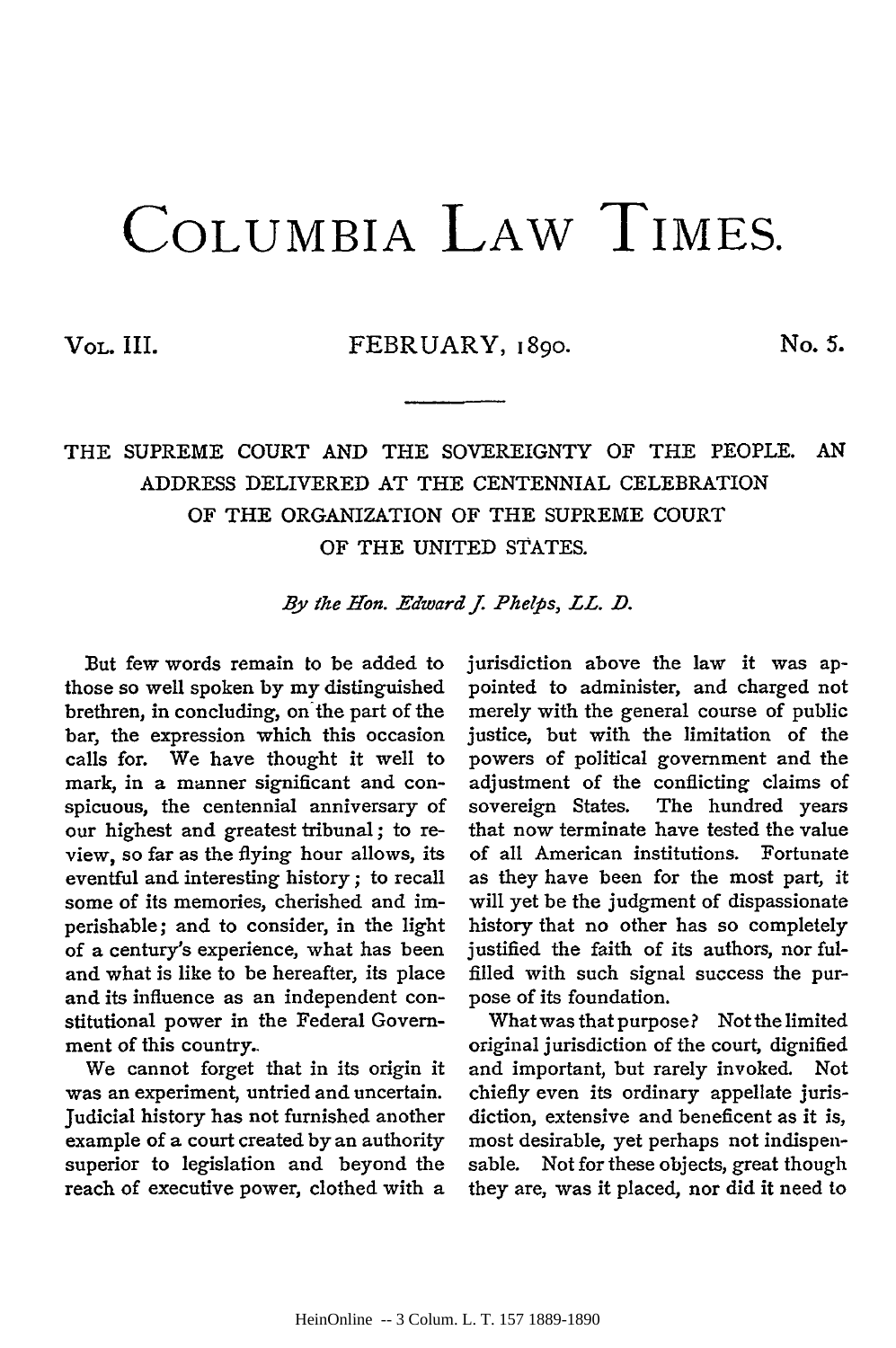be placed, on the singular eminence it occupies. Its principal and largest function was designed to be, as it has been, the defence and preservation of the Constitution that created it, as the permanent fundamental law on which our system of government depends.

Had that instrument been left only directory to the Legislature, to be construed and given effect as the exigencies of party or the purposes of the hour might demand; had it been referred to the conflicting determination of various courts, with no supreme arbiter to correct their mistakes or to harmonize their disagreements, so that its meaning might depend upon the State or the tribunal in which the question happened to arise, it would speedily have become the shadow of an authority that had no real existence, fruitful in a discord it was powerless to allay. American experience has made it an axiom in political science that no written constitution of government can hope to stand without a paramount and independent tribunal to determine its construction and to enforce its precepts in the last resort This is the great and foremost duty cast by the Constitution, for the sake of the Constitution, upon the Supreme Court of the United States.

The jurisdiction of the court over questions of this sort, and the dual sovereignty so skilfully divided between the States and Federation, as they are the most striking, are likewise the only entirely original features in the Constitution. All else found a precedent or at least a prototype in previous institutions. In its other branches it is mainly the combination and adaptation of machinery that was known before. It was to be expected, therefore, that the earliest and most critical exercise of the new power conferred upon the court would be displayed in dealing with the new form of sovereignty at the same time devised, and bringing into harmony those opposite forces that might so easily have resulted in conflict and disaster. The questions that have arisen in this field have been usually the most delicate, often the most difficult, always the most conspicuous of all that have engaged the attention of the court. While it has been charged with the limitation of many other departments of governmental authority, here have been found hitherto its most prominent employment and the most dangerful emergencies it has had to confront Here have taken place its most celebrated judgments, the most signal triumphs of its wisdom, its foresight, as well as its moral courage-rarest of human virtues. .

It is to this sagacious administration of the Constitution that we are principally indebted for the harmonious operation that has attended the Federal system, each party to be made supreme in its own sphere, and at the same time strictly confined within it, neither transgressing nor transgressed. Looking back now upon this long series of determinations, it is easy to see how different American history might have been had they proved less salutary, less wise, and less firm. The court did not make the Constitution, but it has saved it from destruction. Only in one great conflict, generated by the single inherent weakness of the Constitution, and happily beyond judicial reach, has the court failed to maintain inviolate all the borders and marches of contiguous jurisdiction, and to keep unbroken the peace of the Union.

But it still remains to be observed that the service of preserving through the Constitution the union of the States, great and distinguished as it is, and vital as it is, has been wrought upon the machinery of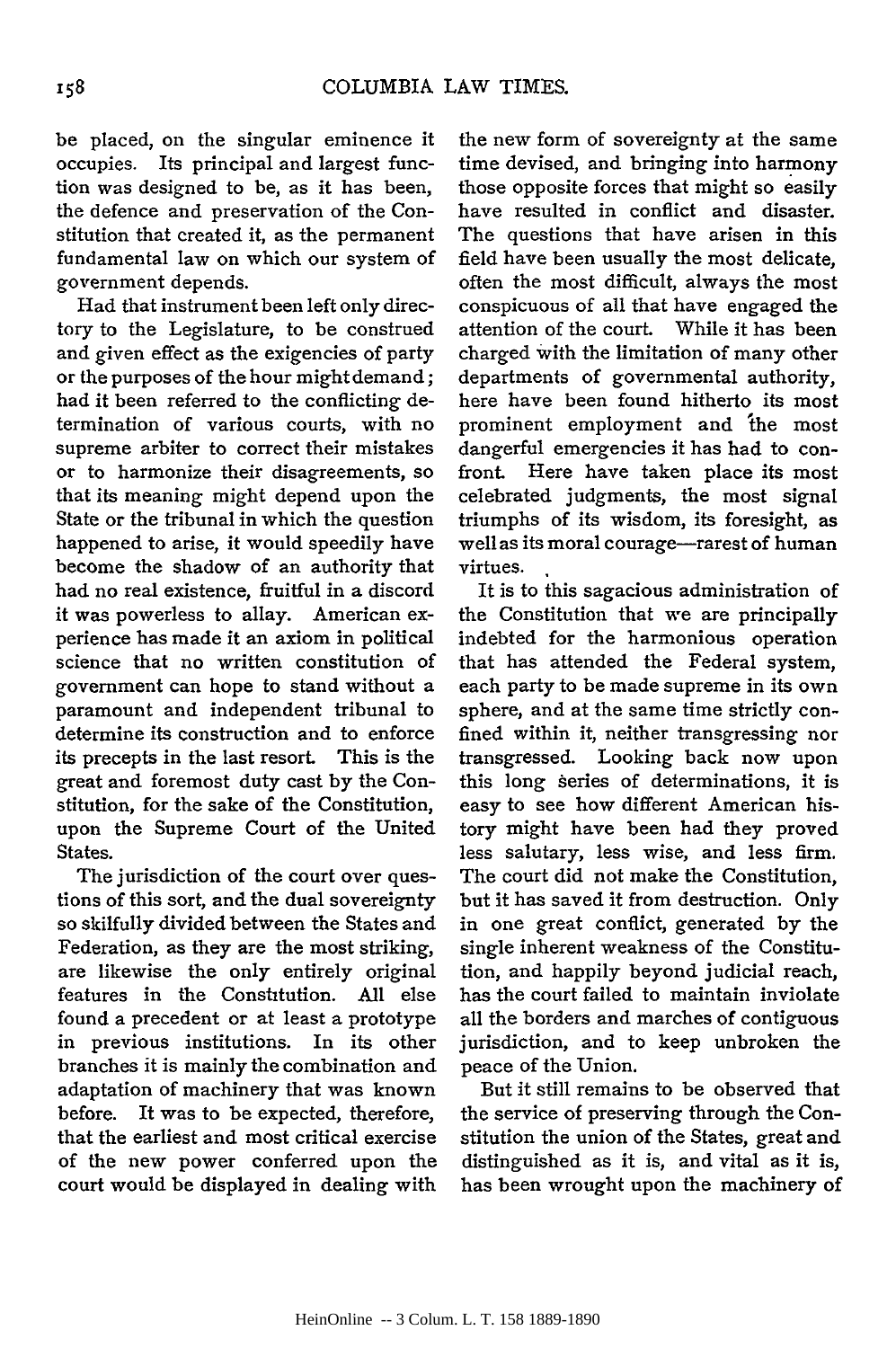government, not upon its essence. Be~ yond and above the question how a political system shall be maintained lies the far larger question, why should it be maintained at all? The forms of free government are valuable only as they effect its purpose. They may defend liberty, but they do not constitute it nor necessarily produce it Their ultimate permanence, therefore, among the men of our race must depend not on them~ selves, but on their results.

The true analysis of the function of the Supreme Court as the conservator of the Constitution involves consequently the further inquiry, what is the value of the Constitution to those who dwell under the shadow of its protection?

It rests upon the foundation stone of popular sovereignty. The true definition of that familiar and much-abused phrase is not always kept in view. The sovereignty of the people is not the arbitrary power or blind caprice of the multitude any more than of an aristocracy or a despot. It is not the right of any class, small or great, high or low, to wrong or oppress another. It is not a struggle between classes at all. It is simply the recognition of the natural and equal rights of man as the basis of a government formed for their protection by its people and regulated by law. A system under which every citizen, in the peace of God and of the State, shall be assured by indefeasible right and not by favor or sufferance, in the enjoyment of his life, his liberty, his property in all its forms, his home, his family relations, his freedom of conscience, and of speech-the powers of Government, in all their extent and elaboration, come down at last to this ultimate purpose. For this they exist, and on this foundation is raised all that renders social life desirable. "In my may be frail, its roof may shake, the wind

mind," says Lord Brougham, "he was guilty of no error, he was chargeable with no exaggeration, he was betrayed by his fancy into no metaphor, who once said that all we see about us, Kings, Lords, and Commons, the whole machinery of the State, all the apparatus of the system and its varied workings, end in simply bringing twelve good men into a box."

The world has seen empires and dynasties without number based upon arbitrary power. But for the most part it has seen them perish. They have illuminated the page of history, but with the light of the comet and the meteor, not of the stars. The civilization they have brought forth has been as transient as themselves. Neither government nor civilization con~ tained any element of permanence, until they came to be founded upon the principles of civil and religious liberty. Magna Charta was therefore the starting-point not merely of free institutions, but of the only civilization that ever did or ever could survive political systems, and pass on un~ impaired from the ruins of one to the construction of another. Its striking and memorable language no rhetoric has been able to improve, no casuistry to obscure. When it broke upon the world, it proclaimed a new era, the dawning of a better day for humanity, in which the rights of man became superior to govern~ ment, and their protection the cpndition of allegiance. The great thought matured with a slow but certain growth. Battles enough were fought for it, but never in vain, until at last it came to be established for ever upon English soil and among the English race on every soil. And the highest eulogy upon the British Constitu~ tion was spoken when Chatham said: "The poorest man may in his cottage bid defiance to all the force of the crown : it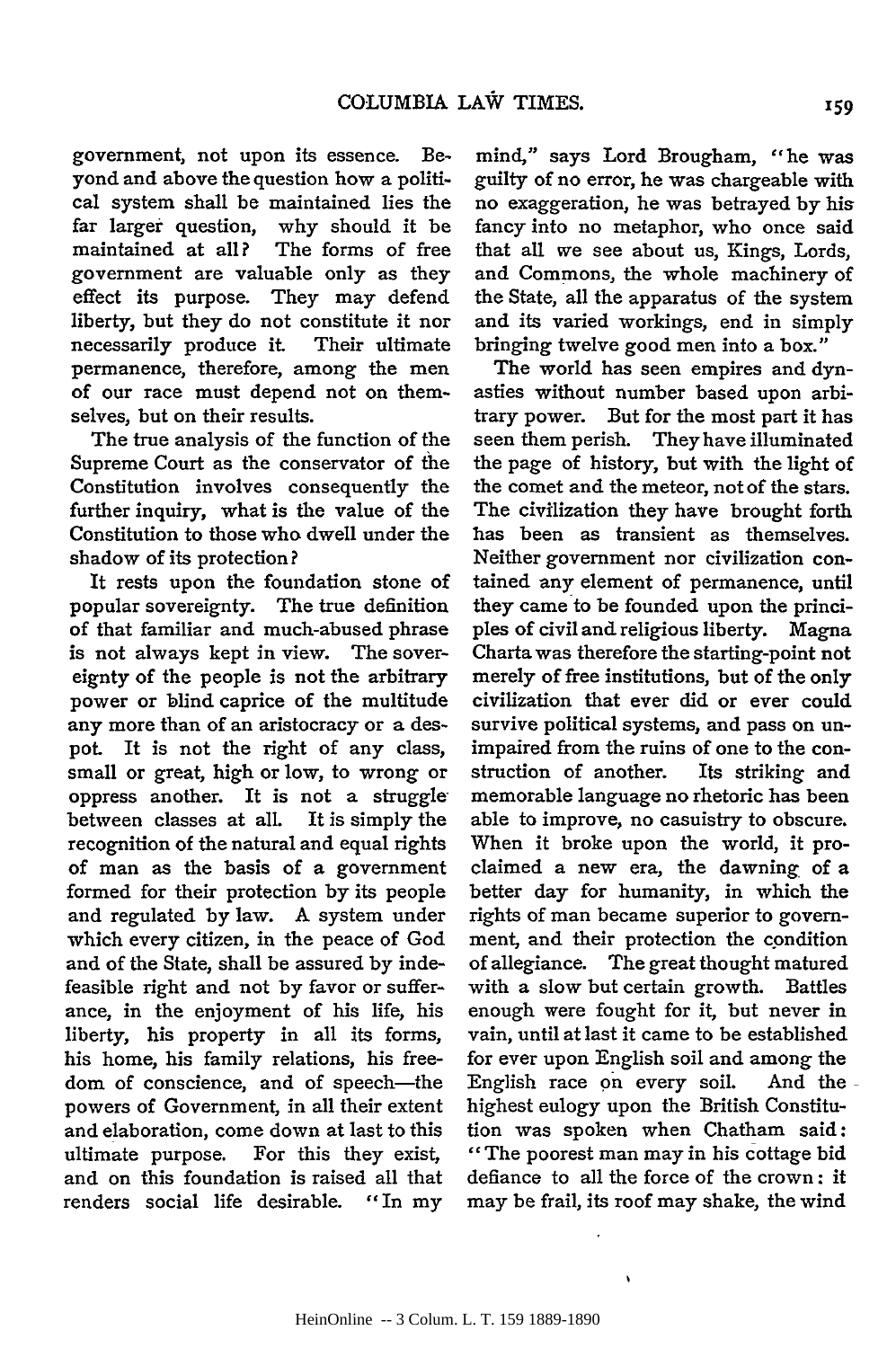may blow through it; the storm may enter; the rain may enter; but the King of England cannot enter; all his forces dare not cross the threshold of the ruined tenement" But the great orator could go no further; he could not say that the British Parliament might not enter the home of the subject, for all the judges of England are powerless in the face of an act of Parliament, whatever it may be. It was reserved for the American Constitution to extend the judicial protection of personal rights, not only against the rulers of the people, but against the representatives of the people.

The history of the Saxon race exhibits few changes more striking than the succession of power : first, in the king ; then, when royal supremacy became intolerable, in the hands of the barons, who struck the earliest blow for freedom, and long stood between the throne and the people, the supporters of one, the protectors of the other. When in the course of time that oligarchy had in its turn abused its authority, it passed to the Parliament chosen by the people. And when at last the founders of our Constitution, driven to revolution by a parliamentary oppression, had learned that even representative government cannot always be depended upon by those it represents, they placed the protection of personal rights beyond the reach of the popular will, and found in a constitutional judiciary the true and -final custodian of the liberty of the subject.

The maintenance of these rights against all Federal interference was conferred. upon the court by amendment almost immediately after the adoption of the Constitution, and as soon as it was perceived that the power ought to be expressed, because it might fail to be implied. The protection of them against State invasion

in one important particular—the inviolability of contracts--was provided in the original Constitution. And when, twentytwo years ago, the interference of the States with the rights of life, liberty, and property was forbidden by the Fourteenth Amendment, the jurisdiction of the court over this great subject became complete, and will, beyond doubt, always remain so. But one exception still exists, in the power of Congress, within the limited scope of its authority, to pass a law, though it may impair the obligation of a pre-existing contract

Other topics of constitutional interpretation will always remain. The time will never come when questions of conflicting authority between the States and the' nation will cease to arise. But that field must gradually grow smaller and its inquiries less critical. The main landmarks have now been planted, the boundary lines traced, the cardinal rules strongly and clearly established. Future labor in that direction, though constant, will be easier and plainer than in the century that has passed away.

But new attacks upon individual rights, in many forms and under many pretexts, are beginning to be heard of and are to be looked for in an increasing measure. The accursed warfare of classes is the danger that appears chiefly to threaten the future. It requires little prescience to perceive that the burden of constitutional administration by the court is to shift hereafter in a considerable degree from the preservation of the machinery of government, to the enforcement of its ultimate object; from conflicts between the States and the Federation to those between the State and the citizen, involving the protection of property, of contracts, of personal rights. But the best assurance that the court will be found equal to the emer-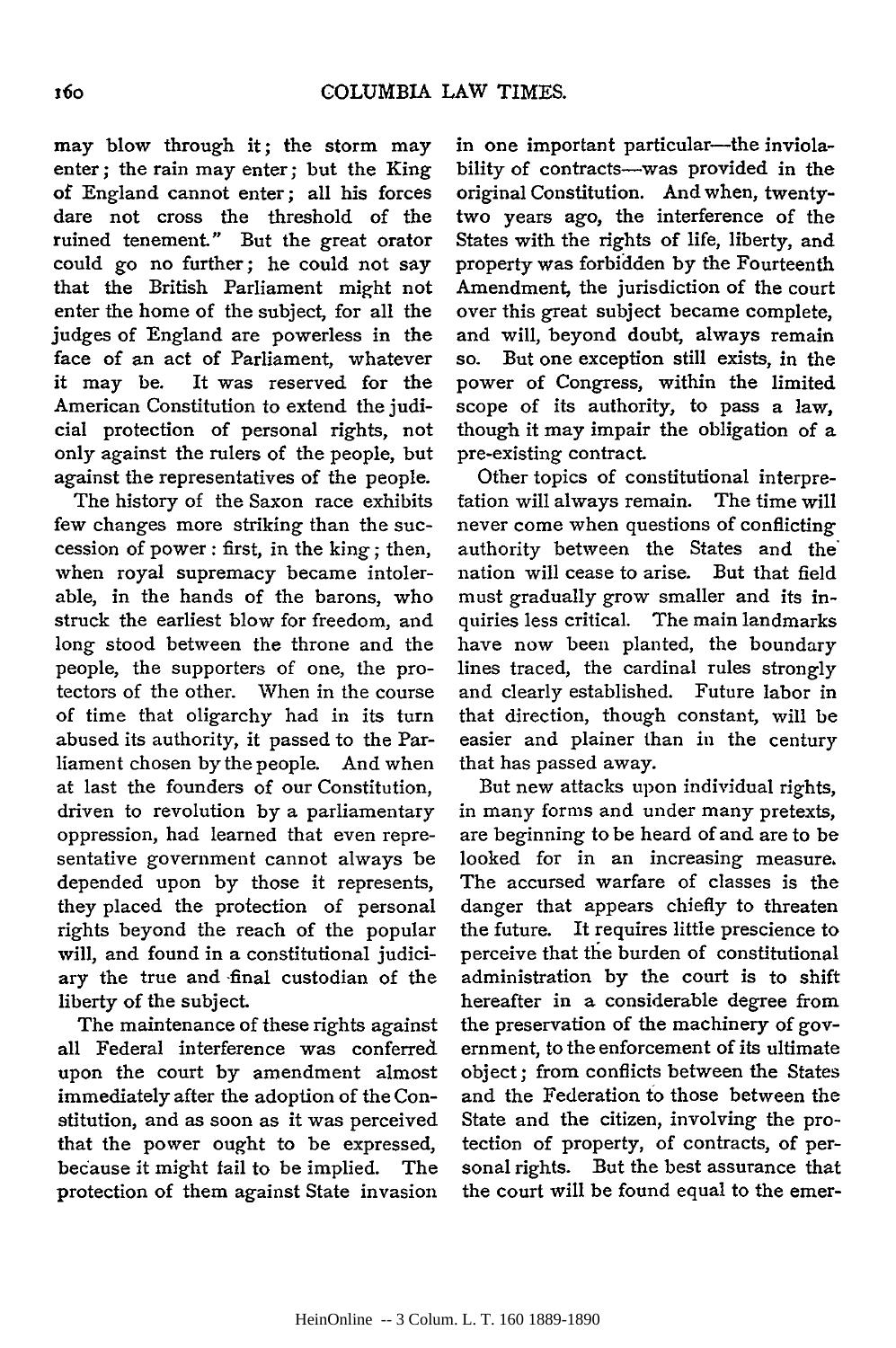gencies that are to come, whatever they may prove to be, is seen in the success with which it has encountered those of the past. And that success is most clearly shown by the public confidence it has inspired. The people of this country have learned to have faith in the court and pride in it Elevated and in a measure isolated as it is, they still feel it to be their QWn. Many a plain man has never seen it, nor ever expects to see it. He cannot . discriminate its jurisdiction nor under~ stand its procedure. The principles of its jurisprudence are not for his comprehension. But he reposes with a more confident security under the roof his industry has raised, and enjoys with a better assurance the liberty that has made him free, because he knows there is a limit which oppression cannot transgress *;* that he can never be disseized nor outlawed, nor otherwise destroyed; that no agency of power can go upon him or send upon him, but by the judgment of his peers and the law of the land; and he believes that if the worst should come to the worst, and wrong and outrage should be found intolerable and yet without other redress, there is still laid up for him a remedy under the Constitution of his country, to be compassed in some way or other in the Supreme Court of the United States.

Long and late may it be, sir, before that confidence is shaken. If it is sometimes childlike in its simplicity, it is always noble in its origin. Long and late may it be before even the suggestion shall penetrate the faith of common men, that the highest American justice is not for them. May no consideration of convenience, no pressure of business, ever find its relief in any limitation which shall carry the idea to the body of the people that there is reserved in this country for the powerful corporation, the millionaire, and the great

financier an ultimate justice that the humbler citizen cannot reach; that a ruinous cause may be decided against him without redress, and yet the same judgment in the case of another man, whose dealings are larger in amount, though smaller in relative consequence, may be reversed and set aside as unlawful and unjust. Lawyers know that purely constitutional questions are not measured by figures. But that discrimination between the special and the general jurisdiction can neither be made. nor understood by. the mass of men. And such questions form. after all, but a small part of the administration of justice. Public confidence is a sensitive plant. No institution in a free government can afford to endanger it.

And thus, by the inexorable logic of sound constitutional principles, it has been brought to pass that the rights of the people find their last and best security, not in the popular assembly, nor in any agency of its creation, but in that institution of government which is furthest of all beyond the popular reach, which is made, as far as any institution can be, independent of public feeling and invulnerable to the attack of majorities. Having its origin in the sovereignty of the people, it is the bulwark of the people against their own unadvised action, their own uninstructed will. It saves them not merely from their enemies, it saves them from themselves. And so it perpetuates the sovereignty from which it sprang, and which has best provided for its own supremacy by the surrender of a power it was dangerous to retain. For this purpose alone, aside from those necessary to its own maintenance, does the National Government cross the line of the States. All merely legal rights of the citizen, outside of Federal affairs, are left dependent upon the authority of the State in which